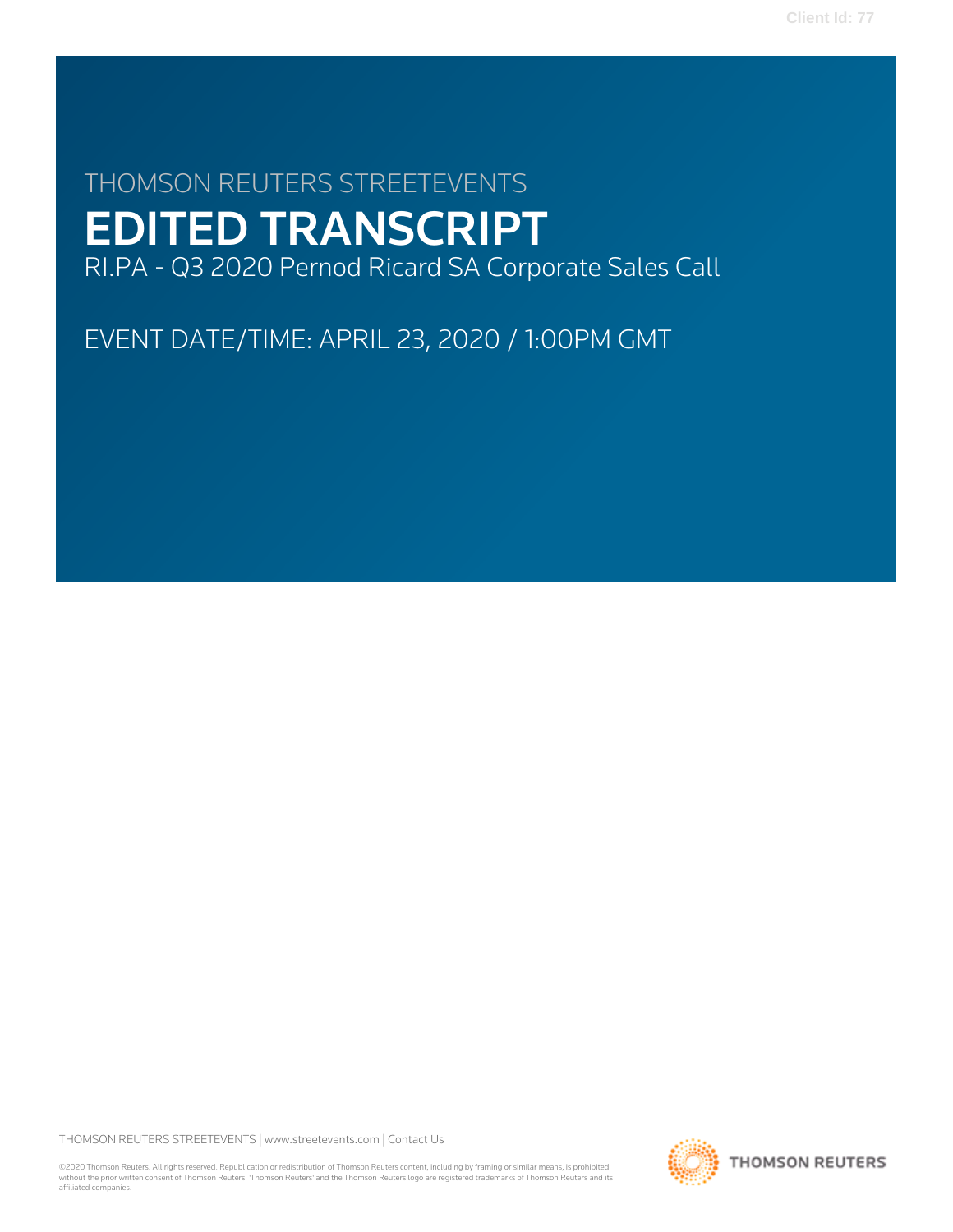## **CORPORATE PARTICIPANTS**

**[Hélène de Tissot](#page-1-0)** Pernod Ricard SA - Member of Executive Board and MD of Finance, IT & Operations **[Julia Massies](#page-1-1)** Pernod Ricard SA - VP of Financial Communication & IR

## **CONFERENCE CALL PARTICIPANTS**

**[Chris Pitcher](#page-11-0)** Redburn (Europe) Limited, Research Division - Partner of Beverages Research **[Edward Brampton Mundy](#page-4-0)** Jefferies LLC, Research Division - Equity Analyst **[Laurence Bruce Whyatt](#page-9-0)** Barclays Bank PLC, Research Division - Analyst **[Olivier Nicolai](#page-6-0) [Richard Withagen](#page-11-1)** Kepler Cheuvreux, Research Division - Research Analyst **[Sanjeet Aujla](#page-7-0)** Crédit Suisse AG, Research Division - European Beverages Analyst **[Simon Hales](#page-8-0)** Citigroup Inc, Research Division - MD **[Trevor J. Stirling](#page-10-0)** Sanford C. Bernstein & Co., LLC., Research Division - Senior Analyst

## **PRESENTATION**

#### **Operator**

<span id="page-1-1"></span>Ladies and gentlemen, welcome to our conference call. (Operator Instructions) I must advise you that this conference is being recorded today, Thursday, the 23rd of April 2020. I would now like to hand the conference over to your speaker today, Julia Massies. Please go ahead, madam.

#### **Julia Massies** - Pernod Ricard SA - VP of Financial Communication & IR

<span id="page-1-0"></span>Good morning, and good afternoon, ladies and gentlemen, and thank you for joining Pernod Ricard Third Quarter Fiscal '20 Sales Call. We're hosted today by Hélène de Tissot, our Director for Finance, Production and IT. We will run through the usual format and then we will go through a brief presentation and then give you -- hand the floor to you for your questions. Without further ado, let me hand over to Hélène.

#### **Hélène de Tissot** - Pernod Ricard SA - Member of Executive Board and MD of Finance, IT & Operations

Thank you, Julia, and good morning and good afternoon to everyone. So let's review together the sales of the 9 months of our financial year 2020. So I will start with the executive summary.

The COVID-19 situation is leading to a decline of net sales performance for the first 9 months of the fiscal year, a decline of minus 2.1%. This is the organic view. This is translating into a stable performance when it comes to the reported sales. So a decline of minus 2.1%, decline despite a solid first half in the FY '20 as well a solid start of Q3.

If we zoom to Q3 organic sales, the decline is minus 14.5%. So this is a solid underlying business performance with, I have to say, a strong dynamism in the first half, where the performance was up plus 2.7% in terms of organic growth of the Net sales and a good start of Q3 before the spread of the pandemic.

China and Travel Retail Asia have been affected from January, with resulting significant impact on Chinese New Year celebration and travel. Other markets have been all impacted by March, probably, let's say, between mid-March and end of March, with on-trade shut in most markets but up-trade remaining resilient.

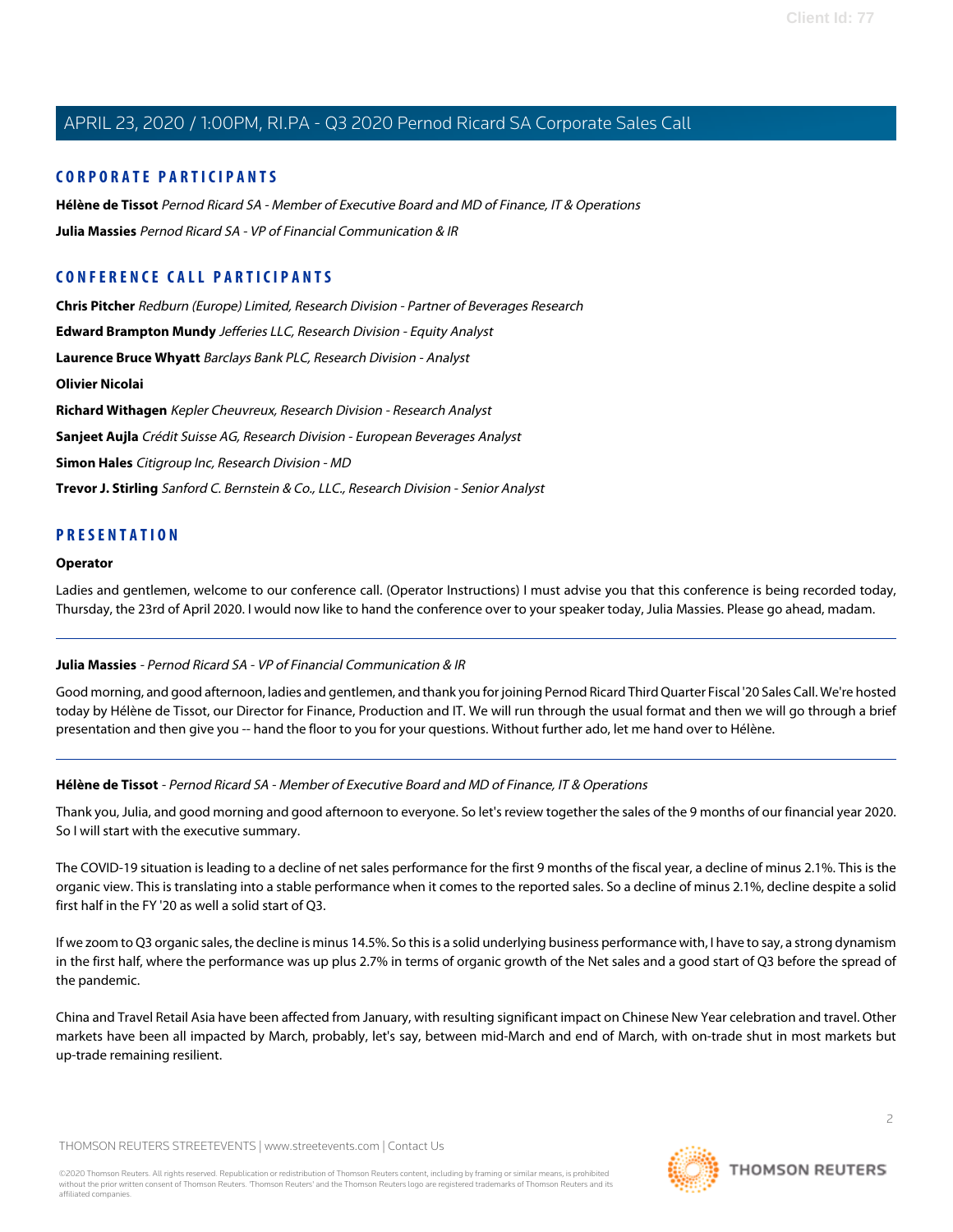COVID-19 is impacting growth of all categories. Though Specialty Brands are still very dynamic at plus 13%, and strategic international brands are resilient. E-commerce is in strong growth. We've been as well pursuing those 9 months in active portfolio management after the acquisition of Castle Brands in the first half. We have been signing partnership with KI NO BI, the ultra-premium Japanese gin, more recently, and as well Italicus which is super-premium liquor. And we finalized as well the acquisition of the final stake in Monkey 47. We are as well protecting our long-term investments in terms of strategic inventories and CapEx.

So good resilience through the crisis, with a priority given to health and safety of our employees and business partners. We've been as well helping the communities through different initiatives that I will come back to in a minute, like donation of hand sanitizer or providing pure alcohol and as well providing health equipment, our support as well to the ecosystem of our suppliers and customers. We've been as well implementing a very comprehensive global cost mitigation program everywhere to remove nonessential spend together, obviously, with an active cash management.

Talking now about our manufacturing and supply chain. This is still broadly operational with the exception of India, with a strong focus on business continuity and as well a robust management of the demand. We confirm a strong liquidity position. The amount as of 21st of April is EUR 5.5 billion. And here, we highlighted as well the credit rating that have been upgraded by 1 notch in October 2019; the repayments of the eurobond of EUR 850 million on 23rd of March; the issuance of 2 bonds on first of April of EUR 750 million each in 5 years and 10 years, and you had the indication on the coupon. And so far, we have EUR 3.4 billion undrawn bank credit lines that are available.

If I move now to the must-win markets, starting with the U.S. So a growth of plus 3%, with a good start to Q3 fiscal year '20 following a good growth in the first half. Thanks in particular to Jameson, the Glenlivet, Malibu and Specialty Brands. The growth has been slowing in March due to confinement and physical distancing measures in most states of the United States. Jameson has been impacted by the cancellation of St. Patrick's Day events but we managed to have a successful launch of Jameson Cold Brew in February. As you know, on-trade outlets are shut in most states from mid-March. Off-trade is continuing, with only some very specific closures in liquor stores in a few states. And Pernod Ricard is performing well in terms of off-trade with recent sharp growth of retail store sales, that's what we call pantry load, and good performance of core brands, in particular, Jameson, Absolut and Malibu and as well larger formats.

Global Travel Retail is performing at minus 13% for the 9 months and minus 38% for the third quarter, so severe decline from February obviously driven by travel restrictions and lockdown imposed across the world with a massive consolation of traveling. There was a solid underlying sellout pre-COVID-19 prices.

Moving now to China. The performance is at minus 11% for the 9 months, with Q3 in severe decline primarily impacted by on-trade closures that started just a few days before Chinese New Year. We had as well some earlier phasing of Chinese New Year, which is impacting Q3 figures. And all of this despite what has been a strong execution of the Chinese New Year program. In China, the recovery is slow with outlets reopening progressively. But physical distancing is impacting the revenue traffic. Absolut, in that context, is resilient, and we have a continued strong double-digit growth of the Glenlivet. E-commerce is in dynamic growth, and we have strong pricing driven by Martell.

Moving now to India. India is at plus 1% from 9 months on a very high comparable basis. We were at plus 19% last year at the same period. So solid mid single-digit growth until February on high basis of comparison, as I just mentioned, but nationwide lockdown imposed on 24th of March softening obviously the Q3 performance. Continued very strong growth of Strategic International Brands and good resilience of Seagram's whiskeys portfolios and Jacob's Creek, a strong pricing of plus 2%.

Moving now to the other key markets, starting with Europe. Europe is stable with a good performance to February, so the first 8 months of the fiscal year '20, we are at plus 2% with obviously an impact by -- with a double-digit decline in March as a result of COVID-19 expansion. E-commerce is accelerating with strong double-digit seller growth across mature markets. France is at minus 5% in a challenging environment and weak month of March following the national lockdown that took place in March. We are continuing to implement the Reconquer project to return to growth in medium term. U.K. is at plus 2%, with continued share gain and strong gin dynamism, partly offset by the value strategy we've been implementing on Jacob's Creek. Spain is at minus 2% with a modest sales decline, overall in line with the market. Business has been significantly impacted from mid-March by the closure of the on-trade and border shops. And as you know, Spain is heavily weighted in terms of on-trade versus off-trade.

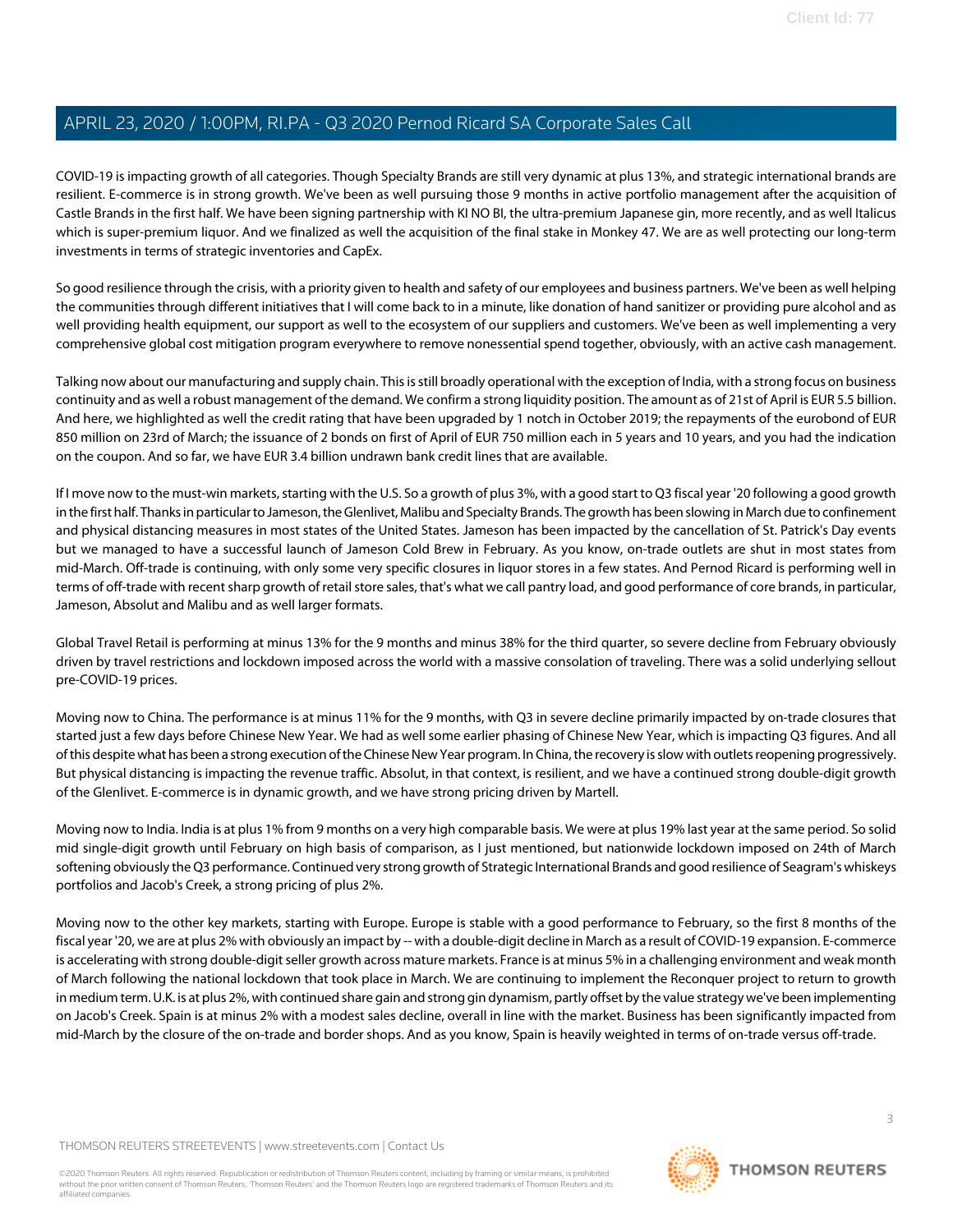Germany continued strong double-digit growth on a low comparison basis and share gains, and happy to highlight an excellent performance of Lillet in Germany. Russia is at plus 9% with dynamic sales in fast-growing spirits markets, but now the business is strongly impacted by confinement. We don't trade closed but resilience of convenience store. Italy is at minus 5%, impacted stronger and earlier, one of the first country in Europe to have been impacted by COVID-19. Off-trade remains resilient in Italy.

Americas. So Canada is stable with continued strong development of Jameson. Latin America, it's more contrasted, with a low single-digit growth with Brazil. Strong dynamism there. But difficulties in Mexico with market slowdown and on-trade closure.

Asia-Rest of World, minus 5%, with Japan at plus 2% in the first 9 months, continued strong growth driven by Perrier-Jouët Mumm, Chivas and the Glenlivet as night outlets were still open in Q3. Now the country has moved to state of emergency and we faced partial entry closures from early April. Korea is at minus 26%, stable if we exclude Imperial, for which as you might remember we transferred the distribution to a third-party a bit more than 12 months ago. So Korea, stable, if we exclude Imperial with a refocus on Strategic International Brands. But Korea has been impacted by weak month of March with partial on-trade closures.

Southeast Asia is impacted by pandemic. We've logged on measures in many countries as well restrictions in terms of movement and gathering. So this is very true for Singapore, Vietnam, Thailand and Malaysia.

Africa/Middle East is in a modest growth in the year-to-date, but now impacted by COVID-19 with a full lockdown in South Africa, both on- and off-trade since 27th of March.

If I move to the brand performance. So COVID-19 is impacting the growth of all categories though, as I mentioned, Specialty Brands are still very dynamic at plus 13%. So you have here the detail of the different category of our House of Brands. So Strategic International Brands at minus 2%. This is largely due to a decline of Q3 at minus 20%. This category of brands, we are growing in the first half at plus 4%. So a significant decline in Q3, largely driven by Martell and Chivas, which obviously have been impacted with China and Global Travel Retail as soon as end of January. Continued strong dynamism of Jameson, the Glenlivet, Malibu, Royal Salute and Beefeater.

Strategic Local Brands growing at plus 1%, so modest growth, driven by a double-digit performance of Imperial Blue and Olmeca, but as well continued strength of Becherovka and Ramazzotti on a high basis of comparison for that category.

Specialty Brands, I mentioned plus 13%, so strong dynamism, albeit softening due to COVID-19. And you have here the brands that are performing very strongly. I mentioned already Lillet, Altos, Redbreast, Monkey 47, Aberlour and our mezcal Del Maguey.

Strategic Wines at minus 2% with modest decline, with a good growth of Brancott and Campo Viejo, offset by Jacob's Creek.

If I move now to the actions and initiatives that we've been implementing both internally and externally to help in the fight against COVID-19 and its impacts. So I will start by the extensive support we are bringing to the communities with the hand sanitizers. So we have been providing 2 million liters of true alcohol across the group to try to help as much as we can the production of hand sanitizers. We have as well some manufacturing sites that are directly producing hand sanitizers. We are helping as well in terms of medical equipment, such as masks, but as well donation for ventilators, temperature detectors and all the other things that are absolutely critical to fight the pandemic. We are as well supporting hospitality workers in different means, with financial help, training and other initiatives, providing as well support in our ecosystem with our suppliers and customers. I mean supporting them as well as much as we can in terms of credit term, maintaining, obviously, our long-term buying contracts, and we are as well making donations and other initiatives with some charities all over the world.

If I move now to the initiatives that we are actively pursuing in terms of cost, cash and operations management. As I mentioned in the introduction, we've been implementing a very strict control of our costs with a very ambitious mitigation program everywhere to really track and cancel all of these spends that are not essential. So this is obviously very true for the A&P spend that are canceled when no longer relevant. We are as well strictly controlling our structure costs with a very strong discipline in every market with freeze of the recruitment everywhere and obviously cuts of travel expenses. And we are strictly controlling all the spend commitments for the coming days, weeks and months. At the same time, we want

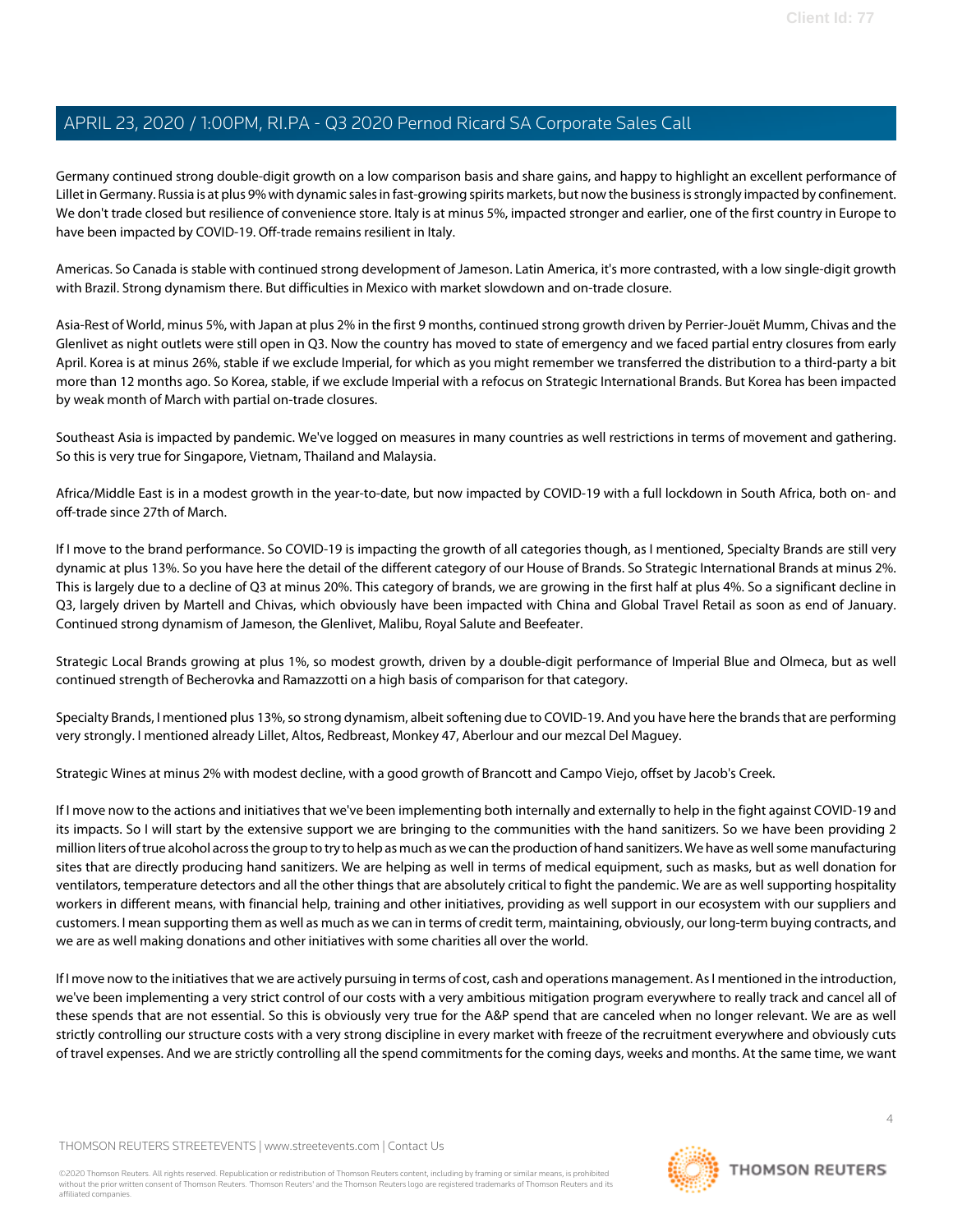to protect our long-term strategy, long-term growth with adjustments of the strategic investments. And we are systematically checking the prioritization of those investments.

Moving to the manufacturing and supply chain. We are adapting our footprint there to have a robust management of the demand. We are, as I mentioned before, broadly operational. Implementing, obviously, physical distancing in order to protect our people with access restriction, strict implementation of WHO workplace guidelines to ensure health and safety of our people and partners, and as well when necessary, obviously, we are putting in place temporary closures if it's required. A very strong focus on S&OP process, which is absolutely critical in the uncertain environment, especially on demand management, as I mentioned. And we are -- as we are working hard on the adjustments to be made in terms of sanitary guidelines everywhere and especially in the current time where we are preparing ourselves for de-confinement, with obviously different timing depending on the country.

So I move now to the outlook. So our business model and our strategy are resilient. We have a good underlying performance as evidenced by the first half growth and the start of Q3. But overall, our business is significantly impacted by COVID-19 from Q3. You have here a confirmation of the assumption we have on COVID-19 as communicated on the 24th of March. So they are the following: China, very limited business in February and March and slow recovery from April. Travel Retail, 80% business decline from February to the end of June. And for the other markets. For the off-trade, which accounts to circa 3/4 of our sales, a 10% sales reduction from mid-March to end of June. For the on-trade, no sales from mid-March to end of June as outlets are shut or not reordering.

We are and continued implementing the strategy with this comprehensive cost mitigation plan that I just mentioned to manage COVID-19 and protect our business. And we have new estimate of the FX impact for the financial year of circa EUR 40 million on the profit from recurring operation. So we are confirming our revised guidance of an organic decline of profit from recurring operation of minus 20%.

Last, on the financial policy. As published at the end of August 2019, we have listed our priorities while retaining investment-grade rating. And the #1 priority, which is investment in future organic growth, in particular through strategic inventories and CapEx; continued active portfolio management, including value-creating M&A; the dividend distribution payout at circa 50%; and up to EUR 1 billion share buyback program across fiscal year '20 and fiscal year '21. The share buyback of EUR 523 million has been completed for fiscal year '20. The remainder of that, EUR 0.5 billion, is suspended.

For the interim dividend, it will amount to EUR 1.18 per share to be paid on 10th of July 2020, but the final dividend payment would be proposed pursuant to the Board decision in September 2020, and obviously, subject to the vote at the AGM at the end of November 2020.

#### **Julia Massies** - Pernod Ricard SA - VP of Financial Communication & IR

Thank you very much, Hélène. We will now turn to your questions, please. Operator, I think you wanted to give some technical guidelines.

## <span id="page-4-0"></span>**QUESTIONS AND ANSWERS**

#### **Operator**

(Operator Instructions) Your first question comes from the line of Edward Mundy from Jefferies.

#### **Edward Brampton Mundy** - Jefferies LLC, Research Division - Equity Analyst

Another month has gone by since you provided that guidance. Clearly, it's a very fluid environment on --

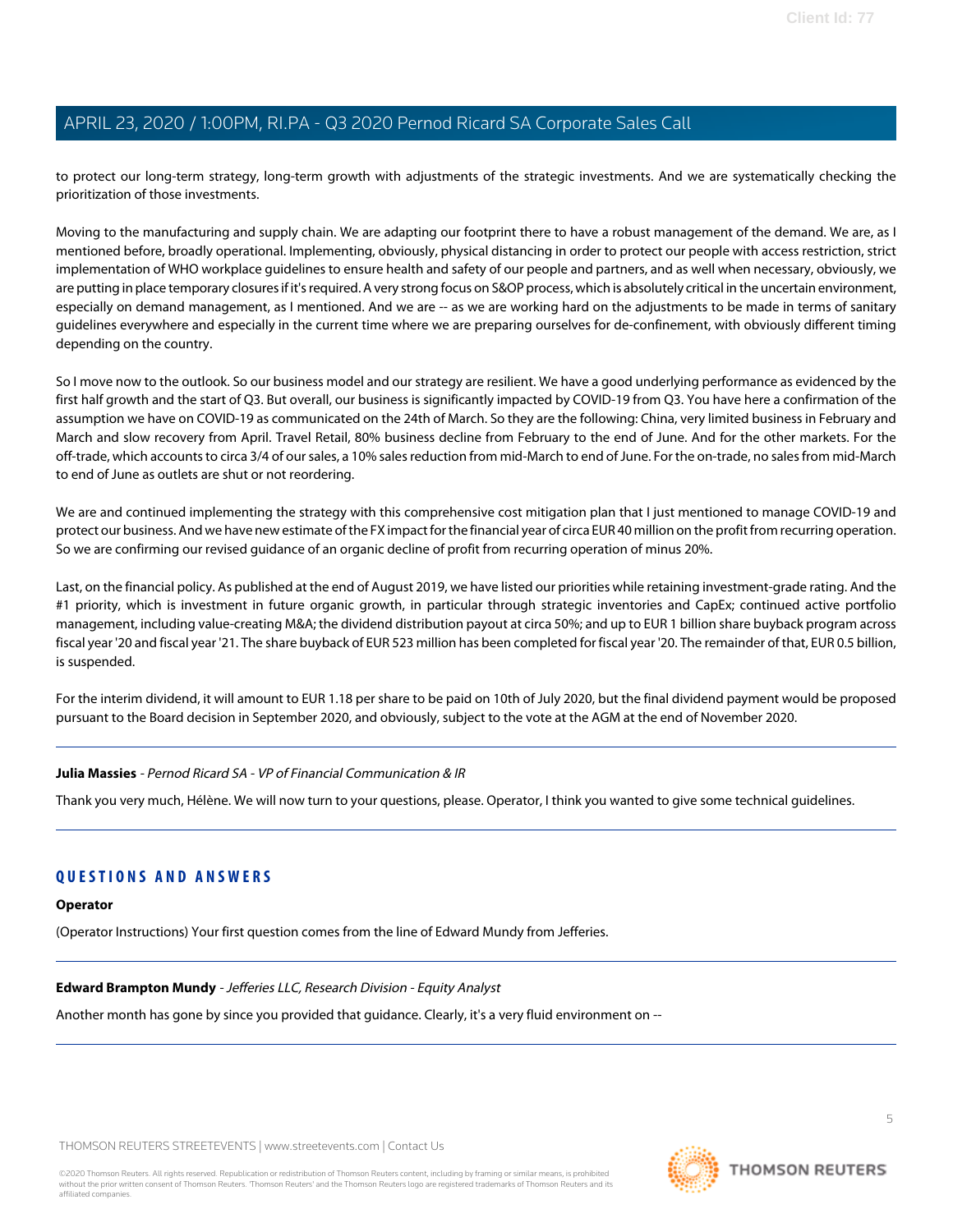### **Julia Massies** - Pernod Ricard SA - VP of Financial Communication & IR

Sorry, the beginning of your question, was inaudible. Do you mind starting again, please? We can't hear you very well, but go ahead, we didn't hear the beginning of the sentence.

#### **Edward Brampton Mundy** - Jefferies LLC, Research Division - Equity Analyst

Okay. So I've got 3 questions. The first thing with respect to the guidance that you're reaffirming today that was first communicated on the 24th of March, appreciate that has not changed that guidance, but I was wondering whether you were able to highlight how you (inaudible) is worth given the very fluid environment. The second question...

#### **Julia Massies** - Pernod Ricard SA - VP of Financial Communication & IR

I'm sorry, I couldn't make out the question. So I heard it's a question about the guidance. Maybe would you mind dialing back in from another line, if that's okay? That is better. Sorry. Question is about the guidance.

### **Edward Brampton Mundy** - Jefferies LLC, Research Division - Equity Analyst

Okay. You are on speaker, I thought that wouldn't be so good. But okay. So sorry for everyone. So the question is, since you gave that guidance, which was 1 month ago, it's clearly a very fluid environment. Is anything better or anything worse relative to that guidance that was first given on the 24th of March, which you're reaffirming today?

The second question is around levels of inventory around the business. I was wondering whether you're able to provide any quantitative or qualitative commentary as to your visibility and sort of how much stock is out there essentially at wholesale and retail?

And then the third question, it might be a little bit premature given that we're sort of in the eye of the storm of COVID-19. But clearly, you're going through a very meaningful cost mitigation program. As we come out of COVID-19, clearly, you're going to spend on structure costs, on A&P to accelerate that growth. But are there any incremental savings incremental to the Transform & Accelerate program, which will certainly be additive to your margins over the medium term once this is behind us?

## **Hélène de Tissot** - Pernod Ricard SA - Member of Executive Board and MD of Finance, IT & Operations

Okay. Thank you. So I'll start with your first question on the guidance. So as you rightly mentioned, this was already done 1 month ago. And obviously, the situation is evolving very fast and probably everywhere. So maybe just to clarify how we built that guidance. So obviously, the assumptions that are concerned in the today presentation is a summarized view of what has been built with a more, let's say, bottom-up view with the vision market by market, channel by channel, and for the biggest geographies, even at brand level. So this -- again, it's a summarized view that you have now, with this impact of 100% on the on-trade and 10% decline on the off-trade. The assumption can vary by market.

So since 1 month ago, there is obviously, for instance, worst news in some countries. We mentioned India, which moved to a full lockdown, I think, few hours after our communication end of March. And as you know, this has been for almost until third of May so far, and it's a full lockdown both on- and off-trade. And South Africa as well has moved to this type of situation since our communication. At the same time, and I'm sure we're going to get back to that, the off-trade has been resilient in different geographies like Europe and as well in the U.S. So I would say there is some plus and minus compared to what were our assumption 1 month ago. We believe that the -- those overall assumptions are still appropriate. And that's why we are confirming our guidance, which we believe is robust in that context. But it's fair to expect some plus and minus in some geographies.

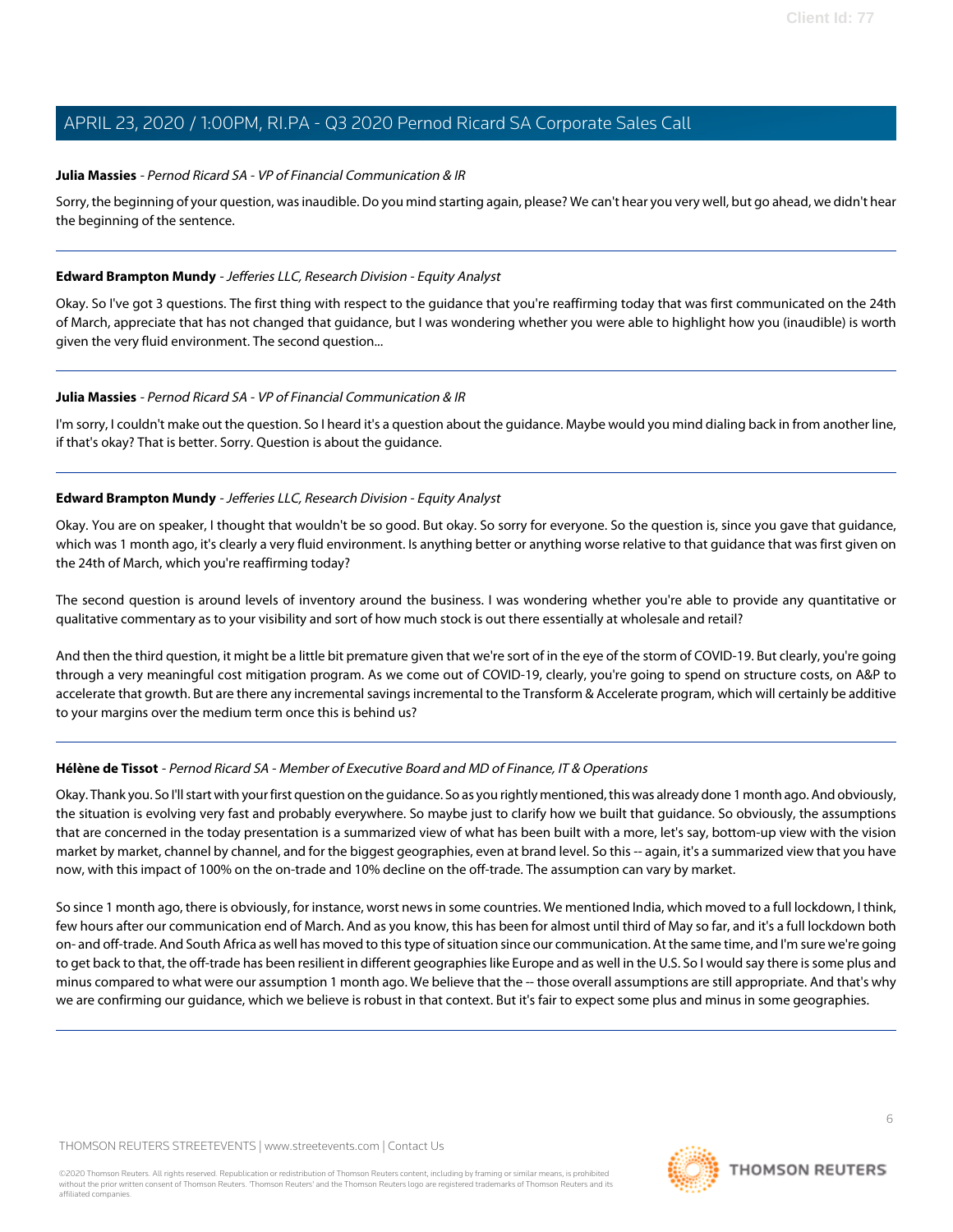## **Edward Brampton Mundy** - Jefferies LLC, Research Division - Equity Analyst

And so on the Travel Retail, and then before we move on to the next question on Travel Retail, clearly, you were talking about 80% decline from February to June. You're in the high 30s in Q1. We're comparing apples with pears a little bit, but is the 80% a little bit on the pessimistic side as well?

### **Hélène de Tissot** - Pernod Ricard SA - Member of Executive Board and MD of Finance, IT & Operations

Unfortunately, I'm not sure because, as you know, there is as well for Travel Retail, some, let's say, very interesting data in terms of very significant drop in passenger numbers. And for instance, I believe the global forecast for the traffic in April is minus 81%, so very consistent with the assumption we took for Travel Retail. And on top of that, since the -- I mean, since end of March, there've been as well some very, let's say, visible measures taken by airports, for instance, to really reduce dramatically their cost with a consolidation of operations in terminals, for instance, in Heathrow, the Changi Airport announcing that they're going to shut the terminal for 18 months. So our view, to be fair, that this channel will be durably affected. And our assumption for the weeks to come is probably quite realistic, I must say.

So if I move to your second question in terms of level of inventory. So what I would like to say is that obviously, because of the timing of the impact of COVID-19, first, end of Jan in, let's say, Chinese Asia, which means few days or even hours before Chinese New Year, and then the impact in the U.S. just a few days before St. Patrick's or at the time of St. Patrick, it's fair to assume that there will be some destocking happening of the current excess stock, at least in those 2 markets. And this is incorporated in our guidance. Our aim is to finish fiscal year '20 with broadly normative levels of stock. Obviously, there's some uncertainty there, and it really depends on the pace of the recovery in the coming weeks.

When it comes to your final question on cost mitigation. So obviously, maybe let me give some content to what we've been doing right now. We are obviously focusing on all the immediate variable costs that we can strictly control and reduce. And this is obviously the priority with many other very important priorities such as obviously protecting our people, protecting our business, adapting our operation to the environment. And at the same time, as I said, focusing on this very comprehensive cost mitigation measures. So for the weeks and months to come, obviously, as you can guess, the environment is very uncertain. We are, as I just mentioned, focusing on running our business in the current environment. We're going to be quite cautious in our spending. At the same time, we want to protect strategic investments, and we're going to very carefully and closely monitor the evolution of the situation, both obviously in terms of off-trade, on-trade, the confinements and impact on the consumer behaviors.

So you mentioned as well Transform & Accelerate. Obviously, we believe our strategy is still very relevant so we're going to keep implementing it. But at the same time, as I mentioned, protect the business and be very cautious in our spending to manage the prices as best as we can and exit the prices in the best way as possible as well.

#### <span id="page-6-0"></span>**Operator**

Your next question comes from Olivier Nicolai from Goldman Sachs.

#### **Olivier Nicolai**

I got 3 questions for you. Just the first one is on the pantry loading that we've seen in Europe and bartering in the U.S., are there any specific brands in your portfolio benefiting more from this pantry loading? And are you seeing any negative mix or down-trading in your portfolio in terms of brands? I know you mentioned large format doing better, but I was more referring to brands here.

The second question is just on the A&P spend. You did mention that some A&P will naturally be canceled. Can you just help us understand how much of your A&P spend, which was for the on-trade, is going to be moved for the off-trade and how much is going to be canceled essentially this year?

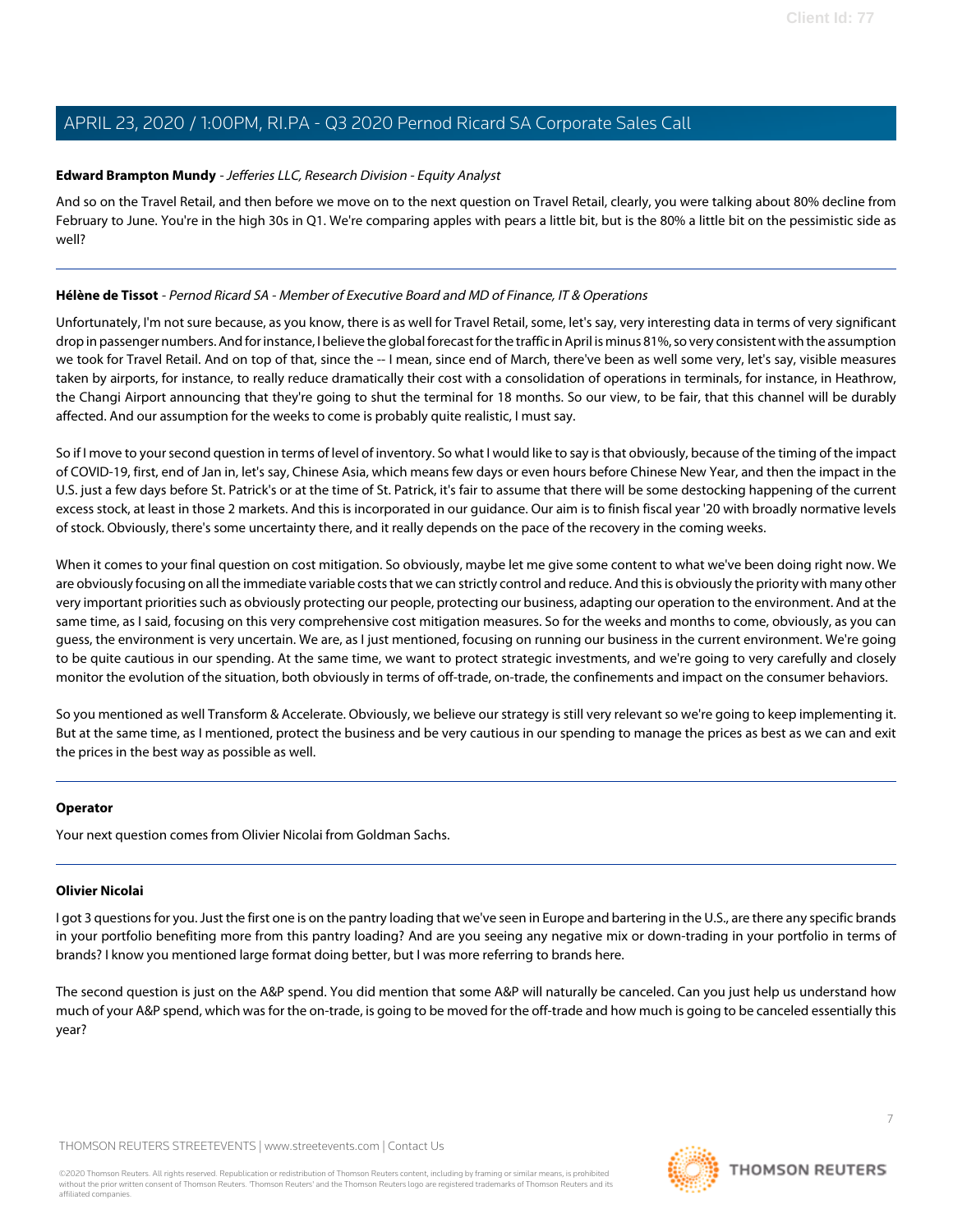And lastly, you've issued 2 bonds, I think it was EUR 1.5 billion, recently with relatively low interest rate on this, low coupon. Is it fair to assume that -- I know you don't give a guidance for the next year for 2021 coupon, but is it fair to assume that we should see a much lower or at least definitely a lower coupon for 2021 compared to the 4% group coupon rate that we've seen in 2019 or 2020?

## **Hélène de Tissot** - Pernod Ricard SA - Member of Executive Board and MD of Finance, IT & Operations

Thank you. So I'll start with your first question, which was about pantry loading. So if I may, I will maybe expand my answer a bit in terms of what's happening in the off-trade and the resilience of the off-trade. So as you mentioned, it's true that we can see some more positive trends in the past few weeks, both in Europe and in the U.S. But we need obviously to be very cautious because things can dramatically change from 1 week to the other. It's fair to say that in both geographies, just before the confinement, there was a very significant increase of the off-trades, so that's what we name pantry load. And those positive trends have been as well, to a lower extent, but still positive in the days and weeks after. So this -- which is suggesting that there's some reordering happening after the pantry load. So this is something that we'll need obviously to carefully monitor and understand to see how much this is actually consumed at home. And that's something we are looking at. Just for you to know, when we look at the consumption data, especially in the U.S., we know that a kind of significant part of the off-trade sales, I think it's circa 40%, is related to consumption in groups of 5 people and more, so -- which is as well showing that part of the home consumption could be, obviously, limited in the current environment where gathering is not allowed in many markets.

So back to your question, a positive and quite impressive pantry loading in the first days around confinement and positive trends a bit later. So what we can see is that it's probably very positive for what we call tried and trusted brands, which obviously, we have in our portfolio. So we are benefiting from this positive trend. So for instance, in the U.S., that's very true for blockbuster brands like Jameson, Absolut and Malibu. As we said, it's true that larger format are even more popular those days. And to be more specific, to the U.S., it's fair to say that the e-commerce is booming and probably as well, consumers are taking advantage, okay, of the ability they have to do kind of one-stop shop at grocery to buy at the same time, food and alcohol.

So larger format and strong performance on blockbuster brand. So for the larger format, I mean, back to your question on margin, it's true that it has some negative impact in terms of margin. But your question, I think, was as well, do you see any down-trading? And I would say, so far, we don't see that. What is true is that probably prestige brands are weaker than super-premium and ultra-premium one, but this is not down trading.

Moving to the A&P question. So to be very simple, what we're doing is that it's really revisiting all the A&P spends we wanted to do in the days and weeks to come and systematically get what is nonessential. So I would say it's not only looking at on-trade and eventually reallocating to off-trade. It's looking at everything. So another way to answer your question is that we are obviously prioritizing what could be done if relevant to the current environment, which means for instance, digital activation. So I'm not going to give you any figures because, obviously, the situation can be extremely different from one market to the other and as well from one brand to the other, but we are systematically revisiting all the A&P spend.

Your last question on the bonds, I think it's a bit too early, obviously, to tell you what could be our cost of debt next year but we'll agree with what you said. Obviously, the refinancing we did this year, one in October and most recent one, early April, should go in direction you mentioned in terms of reduction of cost of debt.

#### <span id="page-7-0"></span>**Operator**

Your next question comes from the line of Sanjeet Aujla from Crédit Suisse.

#### **Sanjeet Aujla** - Crédit Suisse AG, Research Division - European Beverages Analyst

Hélène, Julia, 2 questions from me, please. Firstly, just to understand the U.S. dynamics a bit better. You seem to be suggesting that depletions have held up, okay, in Q3 with the pantry load and reordering in the off-trade, but it seems like your shipments did decelerate in the quarter. Can you just walk us through those moving parts, please? Why did we see the weaker sell in? Are distributors anticipating already less depletions going forward? And then just a question on the -- on China. Clearly, a significant part of your business there is on-trade. Clearly, it's still early days, but do

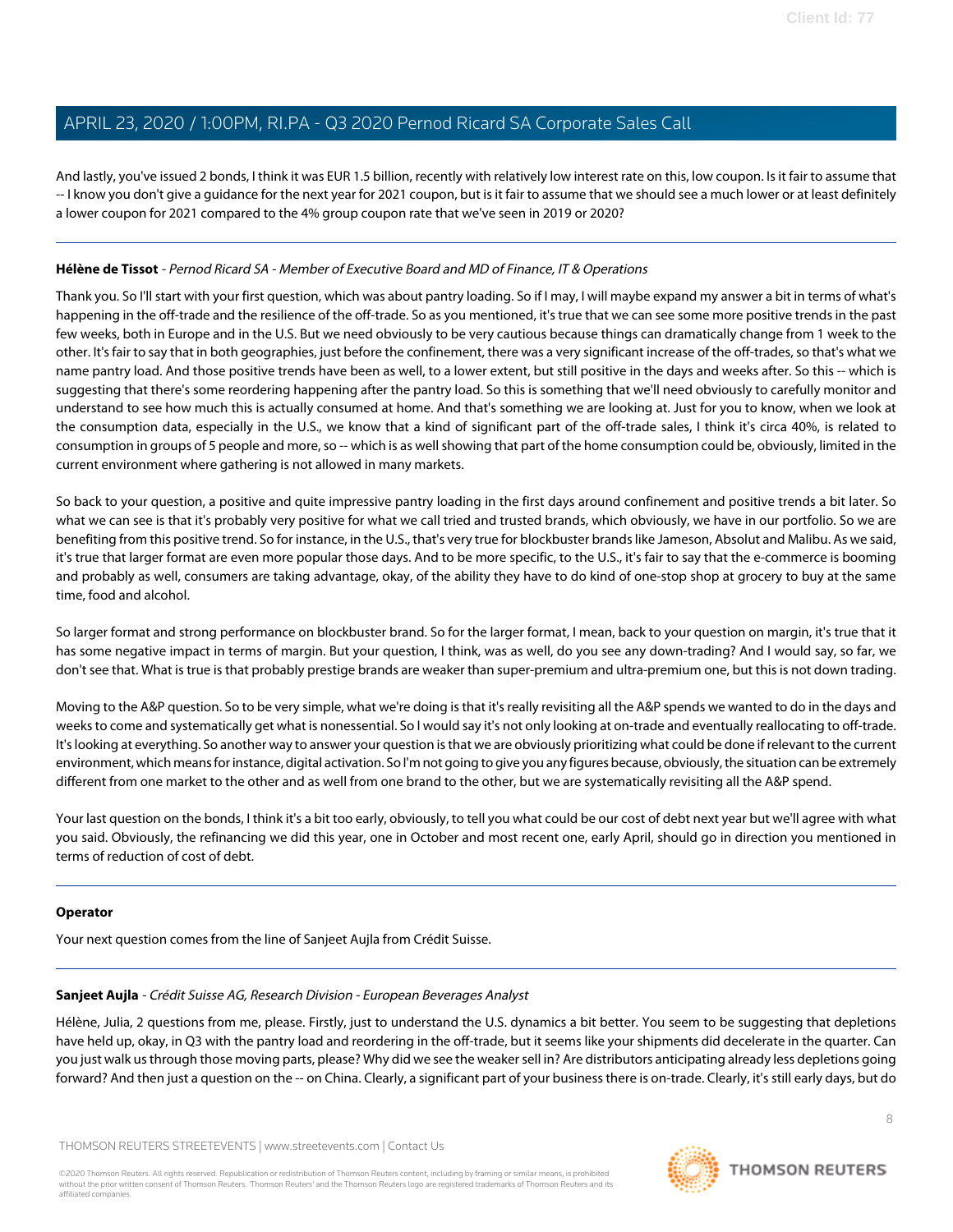you think there's a permanent change in behavior taking shape? And I appreciate you don't have a crystal ball, but any assumptions you can make on that on-trade business stabilizing?

#### **Hélène de Tissot** - Pernod Ricard SA - Member of Executive Board and MD of Finance, IT & Operations

Okay. Thank you. So maybe some clarification on the U.S. trends I was mentioning because I was -- it's true, more commenting the figures from Nielsen and the most recent ones that are in the presentation. So it's really what's happening at the consumer level more than, obviously, depletion nor even shipments. So -- and I think, obviously, this is very important to track that in the current environment to see how consumers are behaving in those very exceptional circumstances. So that means then that when it comes to our shipments, there could be some difference as well in the phasing and how this positive news for the off-trade resilience is going to impact our top line performance in the weeks to come. And on top of that, I will repeat what I mentioned briefly a few minutes ago, which is that it would be fair to assume that there is likely to be some destocking at retailer level, especially with the timing of the lockdown around St. Patrick's Day, at a time where, especially for Jameson, the level of stock in the market is probably quite high.

Your second question on China, as you said, it's really early days but we are as well very interested to understand if there is already some change in the consumer behavior happening in China. So maybe just to clarify what I mentioned in terms of the resumption of the consumption here because it's true that people are now -- at least most of them back at work. It's especially true for other sectors. So the resumption of the entertainment industry, I would say, is a bit slower. The restaurant are reopening, but at a different pace depending on the cities. And as well, same thing, I would say, for low-energy bar and even some night clubs, but probably more in the kind of test mode. And there's probably a very low traffic still so far. That's what we are talking about, a slow recovery, very few people visiting those places because of social distancing. And probably as well the mood, which is not yet to be fully, let's say, back to normal in terms of moments of conviviality. So far, the on-trade is probably reopen at, let's say, circa 30%. As I said, it's very different from one city to the other. So for instance, a few days ago, Shanghai was probably open around 40%, 43% I think is the exact figures. It was stronger the week before. Beijing is much more close, I would say, than that. I think the amount of on-trade open is probably closer to 5%. And in the south of China, it's much more positive. Shenzhen is probably above 80% in terms of on-trade reopening.

There as well some positive signals in terms of normalization. As you know, schools will be reopening probably end of April or early May in the different cities, so normalization is likely to happen in the coming weeks or months.

In terms of consumption, what we see already in that context -- so obviously, let's be very cautious, it's really early days and as I said, the situation is definitely not normalized. But what we can see is that there's probably less appetite to have dining-out, let's say, moments. So there is a trend of preferring to stay at home or to gather with friends in more private rooms, for instance, catering has been exploding recently especially in cities like Shanghai and even very high level restaurant like 2-star Michelin restaurants offering catering program to their customers. So this is an interesting, let's say, new trend. Let's see if it's still happening and should withstand. We believe this is likely to remain, but we'll need to follow that.

#### <span id="page-8-0"></span>**Operator**

Your next question comes from the line of Simon Hales from Citi.

#### **Simon Hales** - Citigroup Inc, Research Division - MD

I think I've got 3 questions as well, please. Hélène, you were just sort of talking about sort of the depletion of shipment trends with regards to the off-trade in the U.S. and the fact that we've certainly seen some perhaps retailer destocking of inventory supporting perhaps the pantry loading we were seeing at the consumer end. Should we expect to see some actual restocking of that retail supply chain in the U.S. and elsewhere as we move into your fourth quarter at all, do you think?

Secondly, can I ask just around the March sales growth rate. So you gave the number for Europe for it being down sort of double digits, so I estimate sort of mid-teens declines. Are you able to give a similar guidance to how much sales were in the Americas, Asia, around the group level? And then

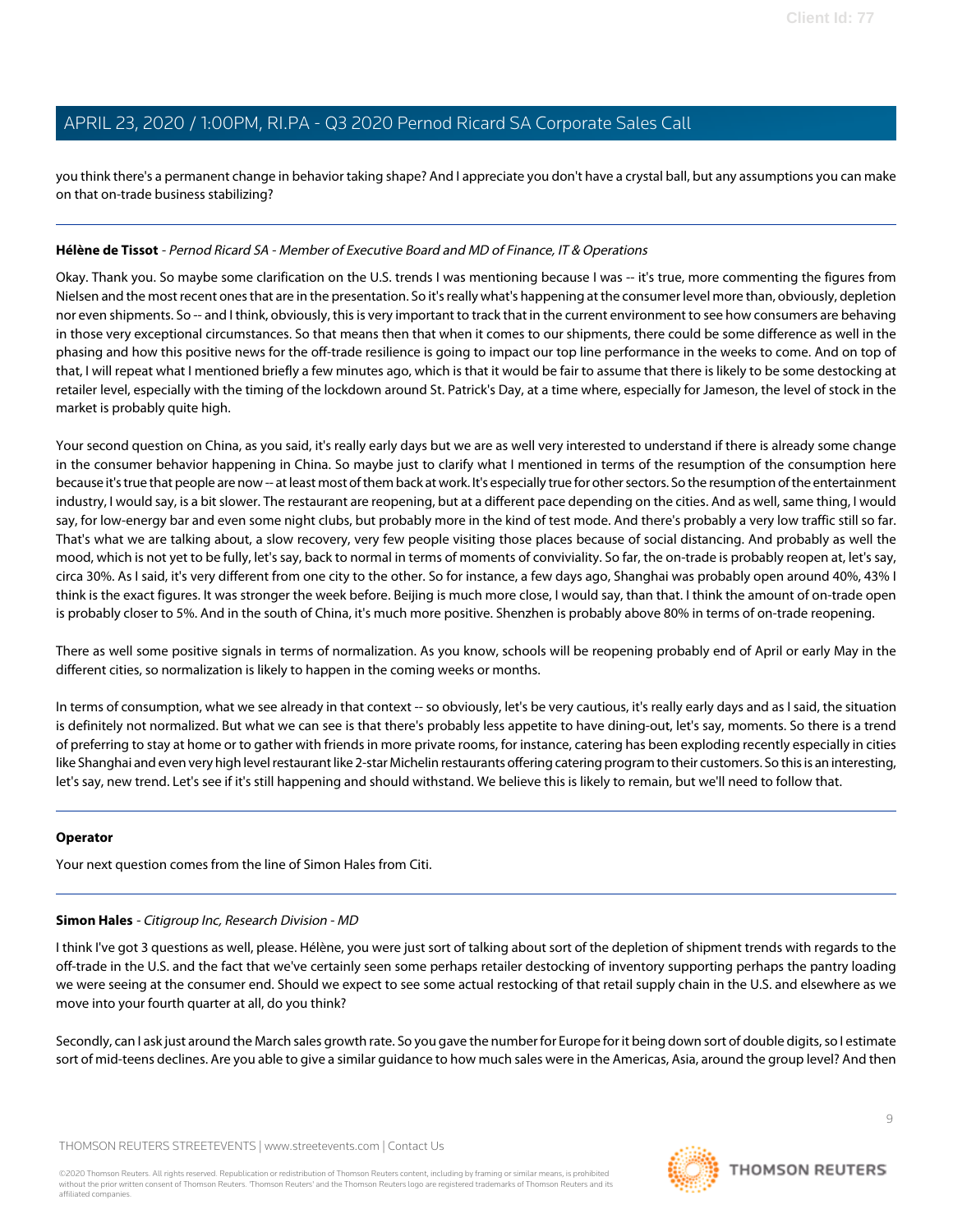finally, if you could talk a little bit about your cash management, particularly what you're doing to support your customers and on both the demand side and from a supplier point of view?

#### **Hélène de Tissot** - Pernod Ricard SA - Member of Executive Board and MD of Finance, IT & Operations

Okay. Thank you. So for your first question, I would say, I wouldn't assume any restocking soon, to be fair. As I said, there is probably a high level of stock because of how brutal the lockdown has been implemented in many geographies and as well in the U.S. So I don't think that would be a reasonable assumption for the weeks to come.

For the March sales growth, we don't give the figures for all the markets. As you can expect, depending on the timing again of the lockdown, this is impacting those different markets you mentioned from mid-March to end of March. So what is fair obviously to assume is that most of the impact would be in Q4.

And your last question on cash management. Well, maybe let me as well, on that question, mention what is our view here because as I mentioned before, obviously, for us, it's very important to be -- to support our customers and as well our suppliers. So -- and at the same time, obviously, to be extremely dedicated to secure the cash generation of the group and as well, obviously, to secure the cash collection of our receivables. So when we mentioned the support of the ecosystem of customers and suppliers, it's about finding the right balance between being supportive and especially for the smaller players that could be more fragile. And for instance, we are in some markets, anticipating some of the payments we need to do for some smaller suppliers to help them in the current environment. And as well if need be, giving some extension in terms of credit terms for some very specific customers. So that's what I have in mind in terms of cash management for the suppliers and customers. Obviously, we are looking at cash management and all the different aspects of it, managing the working capital need, revisiting our CapEx spend with the same discipline that what I mentioned before in terms of A&P and structure cost trend, which means protecting strategic priorities, postponing what can be postponed, and at the same time as well, obviously, managing our inventory, strategic inventory and finished good inventory.

Talking about finished good inventory, because of the way the COVID-19 impacted our market, we're probably going to land with a level of finished good inventory which would be slightly above what would be, let's say, normalized level of inventory. So with some impact on the working capital need for the end of the year.

#### <span id="page-9-0"></span>**Operator**

Your next question comes from the line of Laurence Whyatt from Barclays.

#### **Laurence Bruce Whyatt** - Barclays Bank PLC, Research Division - Analyst

Hélène and Julia, I have 3 from me, please. Based to your experience in China and this cautious return of customers to the on-trade, is there any reason to suggest that your customers in Europe and the Americas will behave any differently? Would you expect that same cautious return when lockdowns are hopefully lifted in those countries?

Secondly, it seems like a long time ago when we were talking about taking 2 weeks of stock out of the U.S. warehouses, and you mentioned that you're expecting your stock level to return to around a normal level by the end of this financial year. Can we assume that would mean a normal level, including the reduction of the 2 weeks worth of stock levels?

And do your current results, end of Q3, take into account that blocking, taking 2 weeks out of the stock? And then finally, Travel Retail is obviously very highly impacted and will continue to be for the next few months, maybe longer. Would you generally expect that spend to shift elsewhere if people are not traveling? Would you expect them to purchase those product or gifts in other channels? Would you expect that to simply be lost sales?

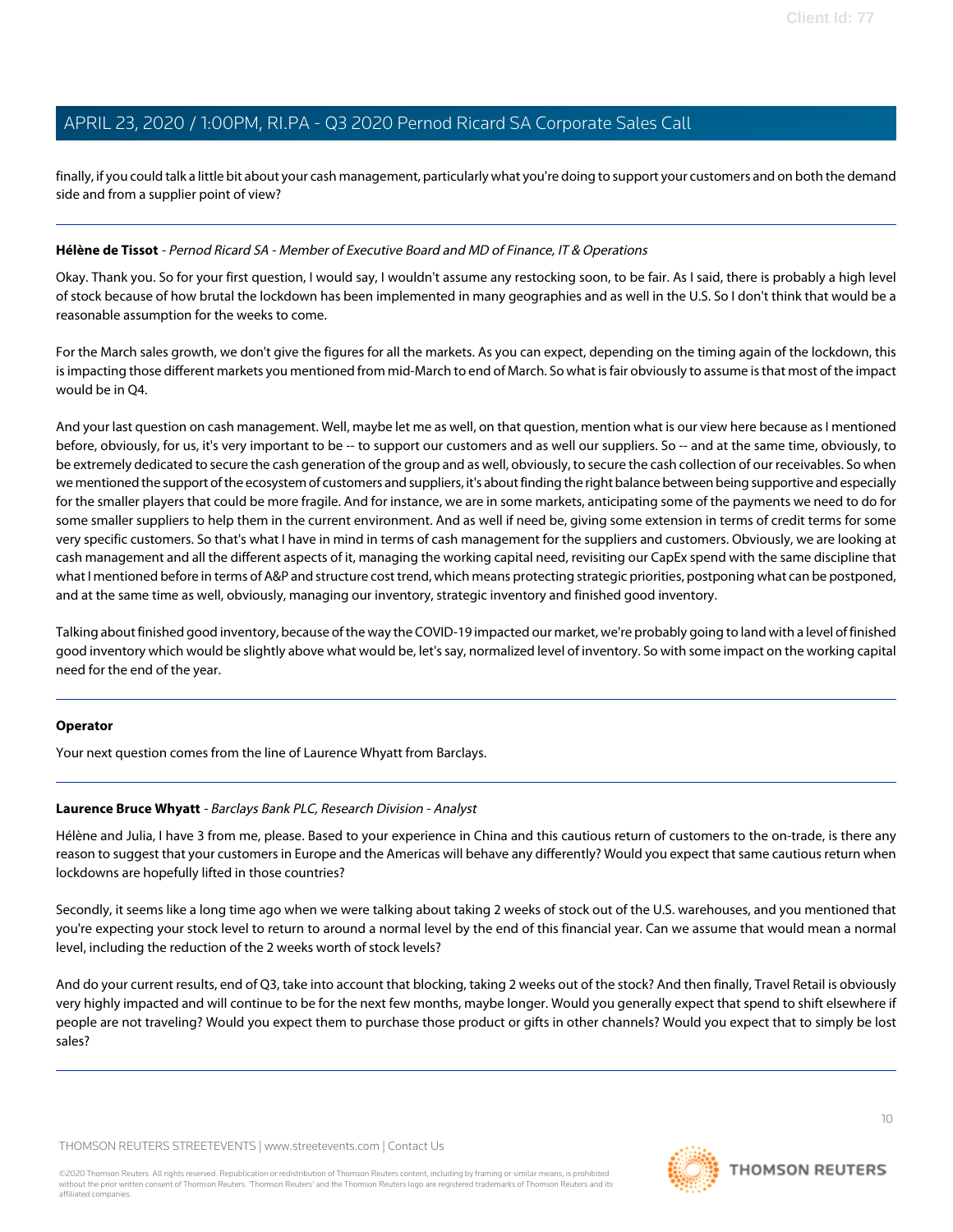#### **Hélène de Tissot** - Pernod Ricard SA - Member of Executive Board and MD of Finance, IT & Operations

Thank you. So on your first question, well, it's a very interesting one. Do we believe that this cautious return we are seeing in China will happen in other places? I would say probably yes and no. Meaning that, obviously, the cultural aspect of the different countries could be very relevant in terms of how people will behave at the end of their respective confinement. So meaning that, that could be very different in Western Europe or in the U.S. compared to China. At the same time, there is probably going to be some similarity in the way the end of the confinement is happening in all those places, especially in terms of physical distancing and protective measures, which could impact for a short period of time hopefully the way our consumers are back to consumption. So for instance, if we had some limitation of capacity in the on-trade as it is happening -- as it was happening as well already a few weeks ago in China, this would obviously have some impact as well in another geography. So I would say it would depend probably as well and how systematic those type of physical distancing measures will be put in place.

Your second question relates to the level of stock in the U.S. So as you rightly remind us, we did this reduction of the wholesalers inventory last year. And as we mentioned already at that time, our intention was then to keep the level of inventory and not restocking. So obviously, this is still our intention. And as I mentioned before, this is -- let's say, this was included when I mentioned before that we want to finish the year with a healthy level of inventory in the key geographies. So for the U.S., including this 2 weeks, obviously, this will depend on the demand in the weeks to come, but this is our assumption.

For Travel Retail, that's a very good question as well. I would like to say, hopefully, yes. It's probably not as straightforward as what can happen, for instance, in luxury. But it's fair to say that some of those purchase will probably move to other occasions. Let's see.

#### **Operator**

<span id="page-10-0"></span>And your next question comes from the line of Trevor Stirling from Bernstein.

#### **Trevor J. Stirling** - Sanford C. Bernstein & Co., LLC., Research Division - Senior Analyst

Hélène, I think firstly, my questions have been answered, but maybe just one quick follow-up. You talked about on-trade and some of the channels inside the on-trade in China LM. What about the KTVs, both for family KTVs and the traditional ones. Are they opening, too?

#### **Hélène de Tissot** - Pernod Ricard SA - Member of Executive Board and MD of Finance, IT & Operations

And should I wait for another question or is that your only question? Sorry.

#### **Trevor J. Stirling** - Sanford C. Bernstein & Co., LLC., Research Division - Senior Analyst

That's my only question, Hélène.

## **Hélène de Tissot** - Pernod Ricard SA - Member of Executive Board and MD of Finance, IT & Operations

Okay. Thank you. So well, in our assumption and as we built in China, we always assumed that a part of the on-trade could be a bit longer in terms of recovery for specific reason, and that's exactly the case for KTVs. And those specific reasons are that many of those employees working in those outlets usually are coming from other cities than the big cities where we have our KTVs. So it's taking time for them to be back to work and to feel comfortable to go back to those, let's say, bigger cities. So that's probably the type of outlets that would be the last one to normalize, I would say.

#### **Operator**

Your next question comes from the line of Chris Pitcher from Redburn.

THOMSON REUTERS STREETEVENTS | [www.streetevents.com](http://www.streetevents.com) | [Contact Us](http://www010.streetevents.com/contact.asp)

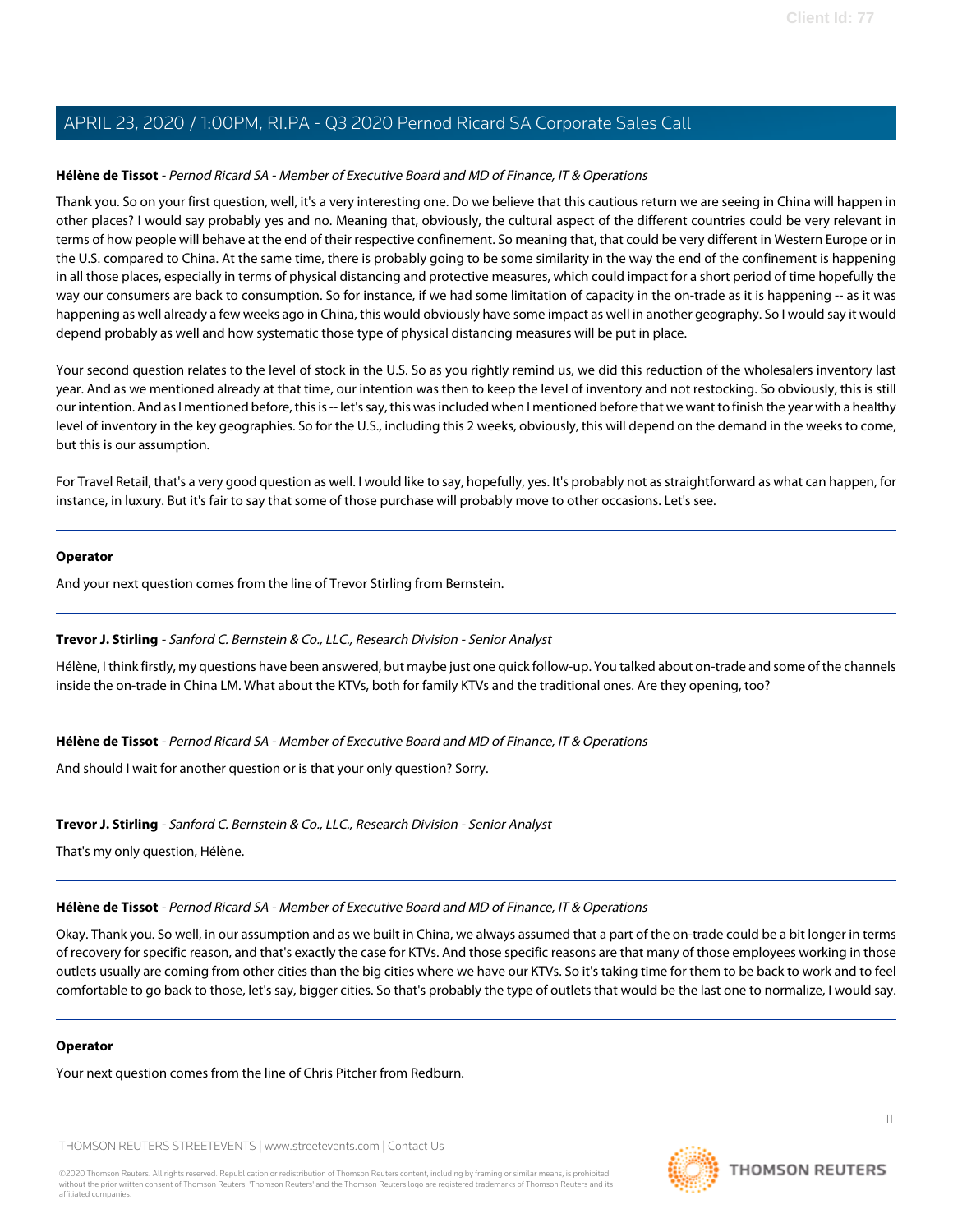### <span id="page-11-0"></span>**Chris Pitcher** - Redburn (Europe) Limited, Research Division - Partner of Beverages Research

Two from me. Firstly, yes, obviously, we've got a month you're making 0 revenue given the lockdown. But how are you thinking as and when that lockdown seems relaxed, do you see pent-up demand coming back into the market? Are you able to produce accordingly? Do you have stocks to meet that, if that's the case? And then secondly on your cash flow management, you talked about maintaining sort of CapEx in strategic investment. Can you sort of briefly, (inaudible) I think in CapEx was going to be 5% as sales is going to be lower than when you were guiding to that. And I think you were talking about EUR 300 million of strategic investments. Can you give us a bit of what you would be expecting to spend in the current environment on both of those?

#### **Hélène de Tissot** - Pernod Ricard SA - Member of Executive Board and MD of Finance, IT & Operations

Can I ask you, sorry, to repeat the first part, we didn't hear that well. So which market were you referring to on your first question? Yes.

#### **Chris Pitcher** - Redburn (Europe) Limited, Research Division - Partner of Beverages Research

So in India, you've got a complete supply of stock in your article I imagine at the moment. But how are you thinking about India when the liquor stores open again? Do you think there will be significant pent-up demand? And do you have the stocks if you're unable to produce to meet that demand if it returns?

### **Hélène de Tissot** - Pernod Ricard SA - Member of Executive Board and MD of Finance, IT & Operations

Yes. Okay, thank you. So I will start with India. As you mentioned, in India, the situation is, let's say, even worse in other geographies because of this full lockdown, which is as well stopping us from producing in our different sites. So we'll have -- we have some stock there, but with obviously some limits. So let's see how could we start and how fast can we start again the production in the countries to obviously try to be as efficient as possible once the end of trade will reopen. This is a market which is heavily off-trade, as you know. So that's a good question. There might be some lead time to be back to normal in terms of operation, but that's obviously something that we are already trying to prepare, to be as efficient as possible as soon as we have the authorization to run our business.

Your second question on cash. So maybe let me be a bit more specific on the strategic investment because as you rightly mentioned, our working assumption that we shared with you almost a year ago was this EUR 300 million strategic inventory and as well we are talking about circa 5% CapEx in terms of ratio. So as I said in the mitigation program, everything is revisited, including CapEx and strategic inventory. But to be fair, we are already in April. And obviously, we've been investing to support what was a very strong growth until very recently. So there will be some postponement and savings on both lines as much as we can, as I said. As for the other spend that I mentioned before, I won't give you the exact figures. And it's fair to say that the level of net sales will be obviously very different from what we assumed. So I don't think talking about ratio would be very relevant for the year in terms of CapEx, but in terms of value, that would be less than what we wanted to spend a few months ago. And for the strategic inventory, we are as well doing our best effort to reduce the investment here. But at the same time, there is some negative impact because of the lower usage of those inventories because, obviously, of the drop of demand.

#### <span id="page-11-1"></span>**Operator**

Your final question comes from the line of Richard Withagen from Kepler.

#### **Richard Withagen** - Kepler Cheuvreux, Research Division - Research Analyst

I've got 2 as well. How do you expect consumer demand for premium brands to develop after the coronavirus is behind us, but obviously, the economy will be in a completely different shape?

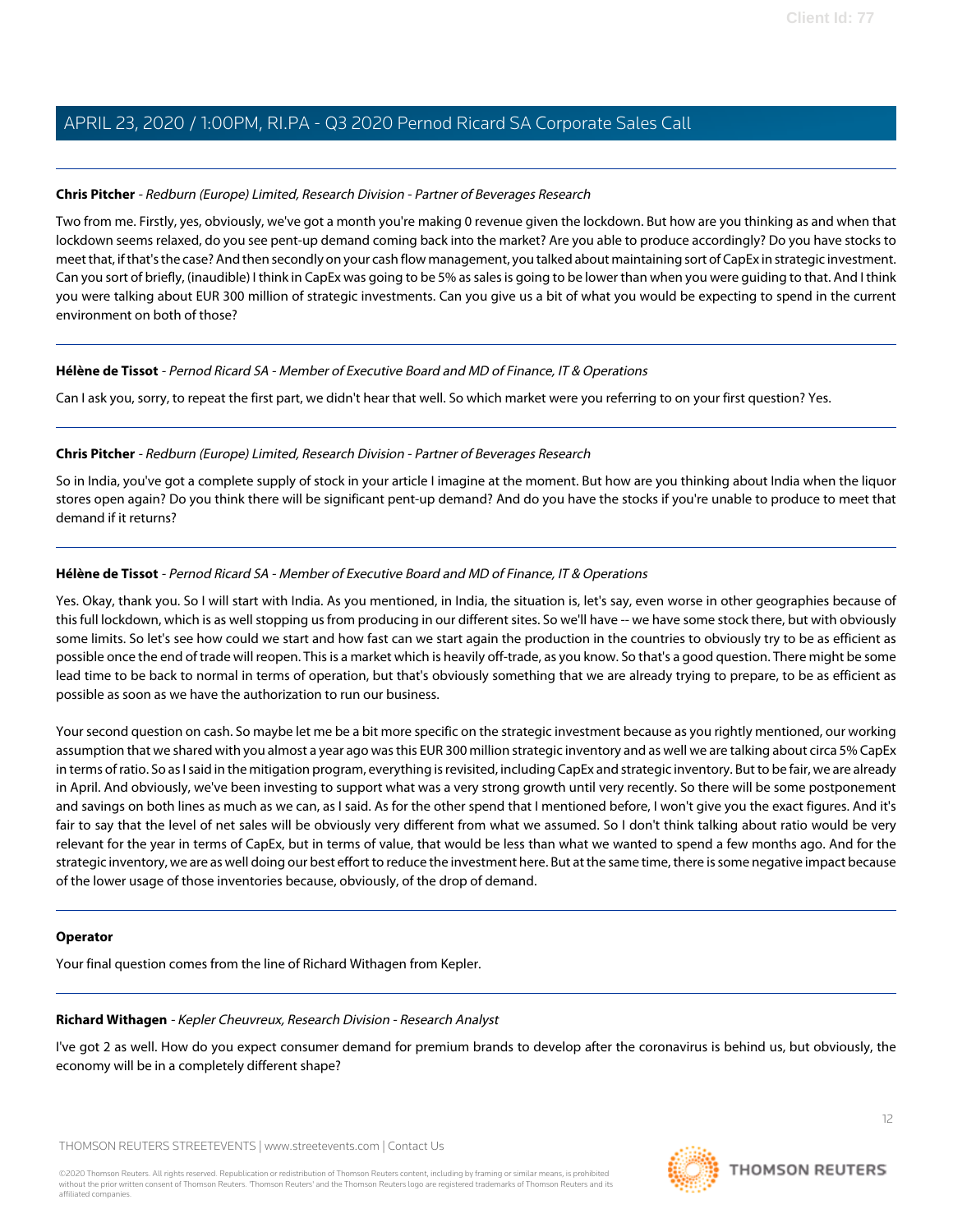And then the second question is, Hélène, you talked about the supply chain, obviously, but you export a lot of products to various end markets. Have you seen any disruptions in these exports at all?

#### **Julia Massies** - Pernod Ricard SA - VP of Financial Communication & IR

Sorry, Richard, the line broke up. We didn't quite get the second part of that question. Do you mind reformulating, please?

#### **Richard Withagen** - Kepler Cheuvreux, Research Division - Research Analyst

Yes. The last question was on the supply chain. Obviously, there's a lot of exports of products to go to various end markets. Have you seen any disruptions in these exports at all?

#### **Hélène de Tissot** - Pernod Ricard SA - Member of Executive Board and MD of Finance, IT & Operations

Okay. So I'll start with this one. So as I said, this has been one of the very strong focus on the very first days of the impact of COVID-19 to really try to protect our business with a strong supply chain. So there was nothing significant in terms of disruption so far.

Your first question, yes, on the premium brand. So I would say it's probably even a broader question about how resilient premiumization can be. We believe that premiumization, obviously, has been ongoing for many years, even in the previous, let's say, tough times, for instance, in 2008, 2009. So sometimes there could be some, obviously, glitch. But premiumization trend has been then accelerating so we believe this is still a very valid and resilient strategy, I must say. What is as well important to have in mind is that if we talk about recession, one of the probably best safeguards I can think of in terms of safeguard against recession is the geographic footprint we have in many markets as well, the diversity, obviously, of our products, head of our consumer profile. And on top of that, back to the financial crisis in 2009, we see that volumes have been quite resilient quite shortly after the crisis.

#### **Julia Massies** - Pernod Ricard SA - VP of Financial Communication & IR

That brings us to the end of our call today. Thank you very much, ladies and gentlemen. Thank you very much, Hélène.

#### **Hélène de Tissot** - Pernod Ricard SA - Member of Executive Board and MD of Finance, IT & Operations

Welcome. Thank you.

#### **Julia Massies** - Pernod Ricard SA - VP of Financial Communication & IR

So don't hesitate if you have any further questions, to reach out to Charlie or myself. Have a good afternoon or morning wherever you are.

#### **Hélène de Tissot** - Pernod Ricard SA - Member of Executive Board and MD of Finance, IT & Operations

Thank you all, and stay safe and stay home so far. Thank you. Bye.

#### **Operator**

That does conclude our conference for today. Thank you for participating. You may all disconnect.